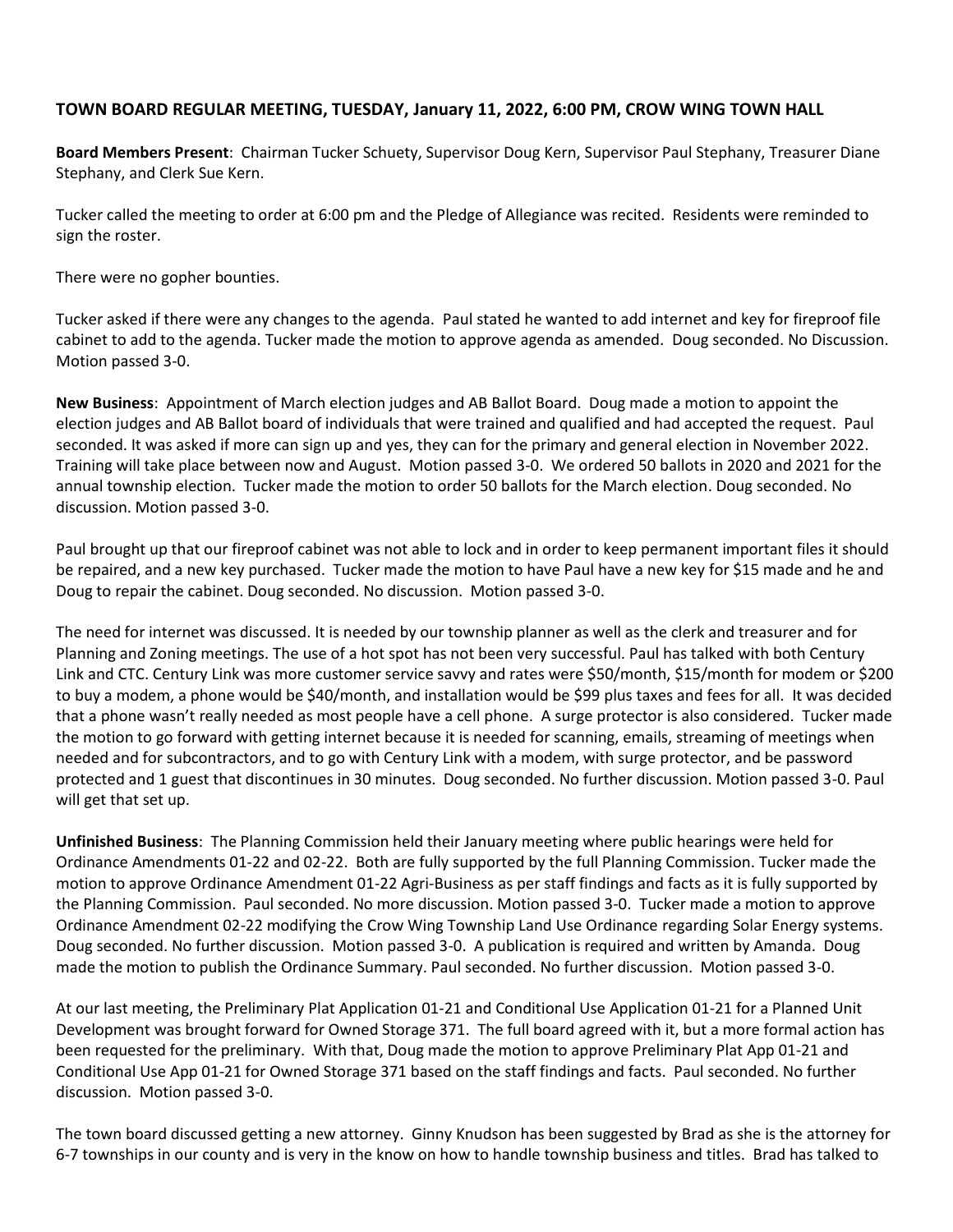her, and she would welcome the opportunity. She will be sending information/rates via email. Tucker made the motion to start the process on getting her on board as she is familiar with township law. Brad said if she had a conflict of interest, she would bow out. Paul seconded the motion. Motion passed 3-0.

**Planning and Zoning Report**: The Planning Commission recently discussed the possibility of meeting the first Monday of the month vs. the second Monday of month. Pros and cons were discussed. It was decided that the P&Z packet would also go to the Supervisors so they could read up over the weekend and then Amanda could send brief update of decisions after Monday night's meeting, prior to the Tuesday Town Board meeting. Amanda indicated she had enough time to do that. We had a year of many public hearings, and a lot of info was needed. It was decided it would create more problems than it solves to move the meeting dates. No action was needed.

Scanner discussion. Heather Bandeen from Sourcewell had called the Clerk to see if we had any needs in the township. It has been mentioned that we need a new scanner. There is a possibility of getting funds in matching eligibility but probably not until June. The clerk will talk/email her regarding a presentation in person or by email to see if we would qualify for funds. Follow up discussion to follow.

Regarding violations: Jillson violation has been ongoing for two years. We did not hear from him until the deadline was nearly up. Letters are being sent to him from Amanda. The commission may be doing on-site inspection in April. The probation officer is involved as well. Regarding the Ream violation, they have been responsive, cooperative, doing as much as they can. The immediate problem was taken care of but now it is winter and there will be a plan in April with a contractor. A letter was being sent by Amanda.

**Public Comments**: Gerry brought up that a couple of our tables need replacing/repair. Paul will fix one table. Various board members will be looking for a cost-effective replacement that sits 6-7 people for meetings and events.

**Treasurers Report**: Payroll was reviewed and approved. The Treasurer's report and claims #1684 to #1700 were reviewed and approved. Diane reported that still 3 processed checks can not be printed off her computer online and is having problems with customer service at Wings. She requested to switch the checking account to Mid MN in the next 3-4 months. Doug made the motion to proceed with the change. Tucker seconded. No discussion. Motion passed 3-0.

Road Report: Gerry took care of the oak tree on 80<sup>th</sup>. Two mailboxes were hit by moving snow from the plow. Doug has repaired one but may need replacing in the Spring as the ground thaws. He has repaired them so that they can be used in the meantime. There was a complaint at the end of Town Hall Street that someone was getting more help than others. It was decided last year at the meeting, to do clean ups in the cul de sacs and find areas to put the snow as best as it can be done. We have had a lot of snow this year already. Everyone has a lot of extra snow. The Road Supervisor is cleaning up the snow as best as can be done where he can. It is especially difficult in the cul de sacs. Next year one resident will be removing some trees so there will be more room for snow at the end of Town Hall Street. Regarding the Wild Rice Depot stop sign, he couldn't get the 811 people over there for approval as the workers were all down South because of the tornado. Doug will try to get a temporary sign up in the meantime and place a sign in when the ground thaws.

**Cemetery Report**: Paperwork for two plots were notarized.

**Fire Administration**: The incident report for the year was reviewed. No action taken.

**Administrative Business**: The Crow Wing County Election contract was reviewed. Tucker made the motion to accept the contract for the March election. Doug seconded. No discussion. Motion passed 3-0. There will be a \$300 charge for their services.

**Communications**: Cindy Rader has sent an email about Commodities from the county highway department. Doug said we get cold patch from Anderson's. We will probably get the same salt/sand as last year. Culverts we don't keep on hand and get on as needed basis. Mailbox supports will be replaced as we do road work. Tucker made a motion for Doug to take care of the request form, get ahold of them regarding the sand, and get a few mailbox supports by February 1<sup>st</sup> if possible. Paul seconded. No discussion. Motion passed 3-0.